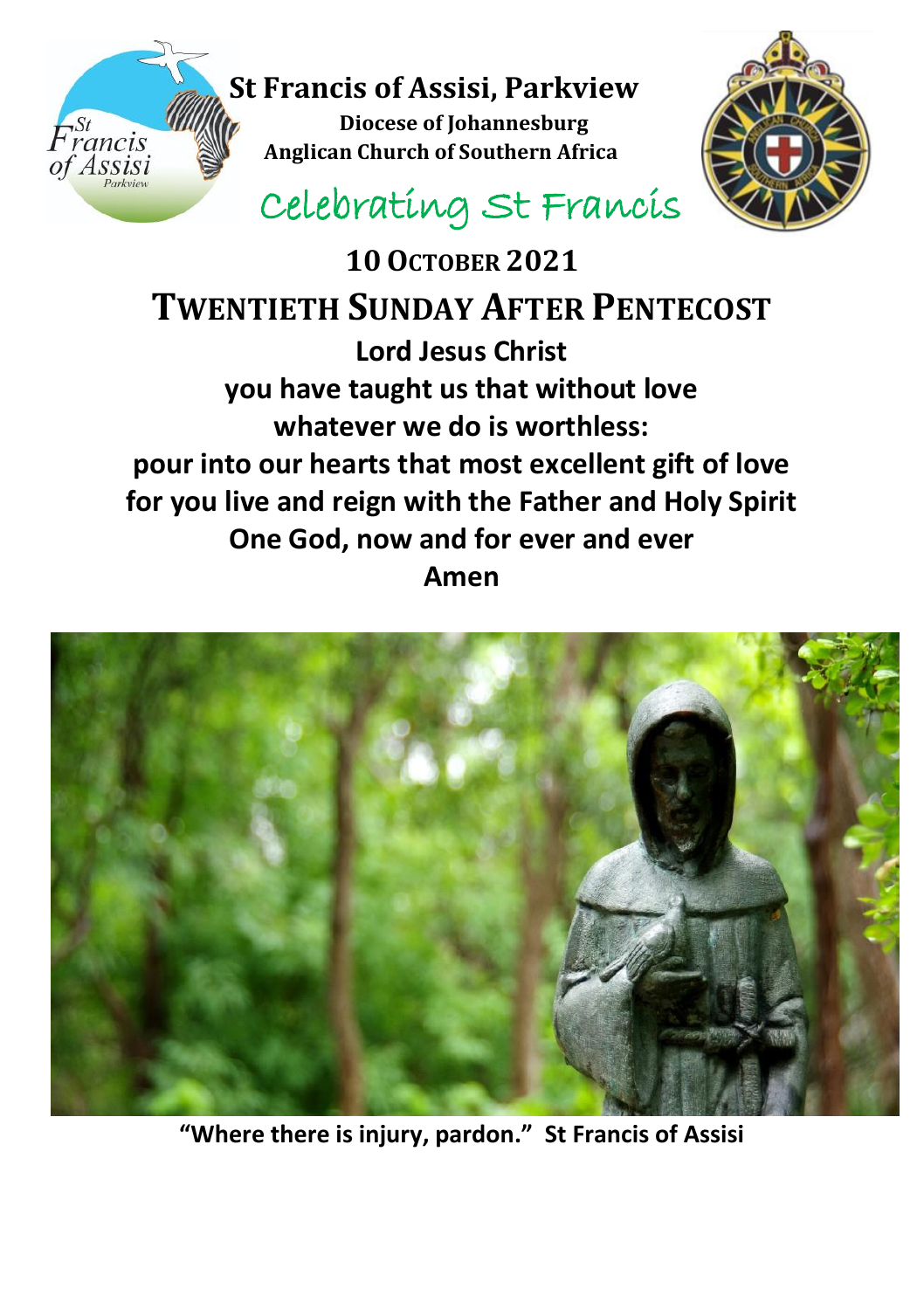### **READINGS FOR TODAY**

Job 23:1-9,16-17 Psalm 22:1-15 Hebrews 4:12-16 Mark 10:17-31

## **THE PRAYERS OF THE CHURCH**

We pray for **The Church of the Province of West Africa.** We pray for Steve our Bishop and our Diocese, for Thabo our Metropolitan and the Anglican Church of Southern Africa, for Justin of Canterbury, the Anglican Communion, and all Christians in the world.

## **PRAYER FOR THE WORLD**

Almighty God, all thoughts of truth and peace come from you. Inflame, we pray, the hearts of all people of power with the true love of peace and justice, so that they may wish to bring an end to the wide divide between those who have too much and those who have too little; and may promote honest negotiations between people, corporations, countries and nations. Amen

### **Happy 90th Birthday Archbishop Emeritus Desmond Tutu for 7 October! We celebrate with you and give thanks for you!**

#### **PRAYERS FOR PARISHIONERS:**

**Today we welcome our new confirmands**: Christina Blumentritt; Siyanda Mbatha, Ramishka Abeyawardena; Devishka Abeyawardena; Beatrix Mills and Nkosinathi Mothudi. You are in our thoughts and prayers on this journey of love and faith.

**Birthdays: Sunday 10:** Pauline Mkhonza**;** Nithin Mani; Lazanne Oliver; Alicia Siyasiya **Tuesday 12:** Sue Sprott; Andrew Vos **Thursday 14:** Susan Armstrong **Friday 15:** Grace Delmar **Saturday 16:** Rebecca Mayne

**Wedding Anniversaries: Tuesday 10:** Enver and Valerie Sebastian **Friday 15:** Karen and Peter Wilding

**Families to be prayed for this week:** Charles and Lesley THATCHER; Bronwyn and Alexandra TUCKER; Cally TUCKEY and Roger JOHNSON; Fulgence, Clementine, Amy and Amelia TULINUMUKIZA; Claire TYLER; Karen VAN DEN HEEVER

**For those in need of prayer:** Susan Alexander; Bianca Beaumont; Isaac Bergover; Richard Boyce; Carol Cayton-Boxall; Geoffrey Lee; Paul Germond; Lerato Mapefane; Malcolm McDonald; Thabani Mudau; Wendy Price; John Reynders; John Ridler; Alicia Siyasiya; Francis and Lindy Wilson.

**And for those who have long-term needs**: Lucille Evans; Maria Frahm-Arp; Marilyn Gianadda; Elzett Mufamadi; Thandazo Ndlovu; Byron Spratt.

**Year's Mind:** Jenny Barry; Irwin Daniel Lucas; Robert Anderson

**RIP**: RIP Joyce Halse. We pray for Ben and Wayne, Gavin and Janiene and their families as they mourn but also give thanks for Joyce's long and wonderful life.

# ECO QUOTE

"Remember that when you leave this earth, you can take with you nothing that you have received – only what you have given: a full heart, enriched by honest service, love, sacrifice, and courage."- St Francis of Assisi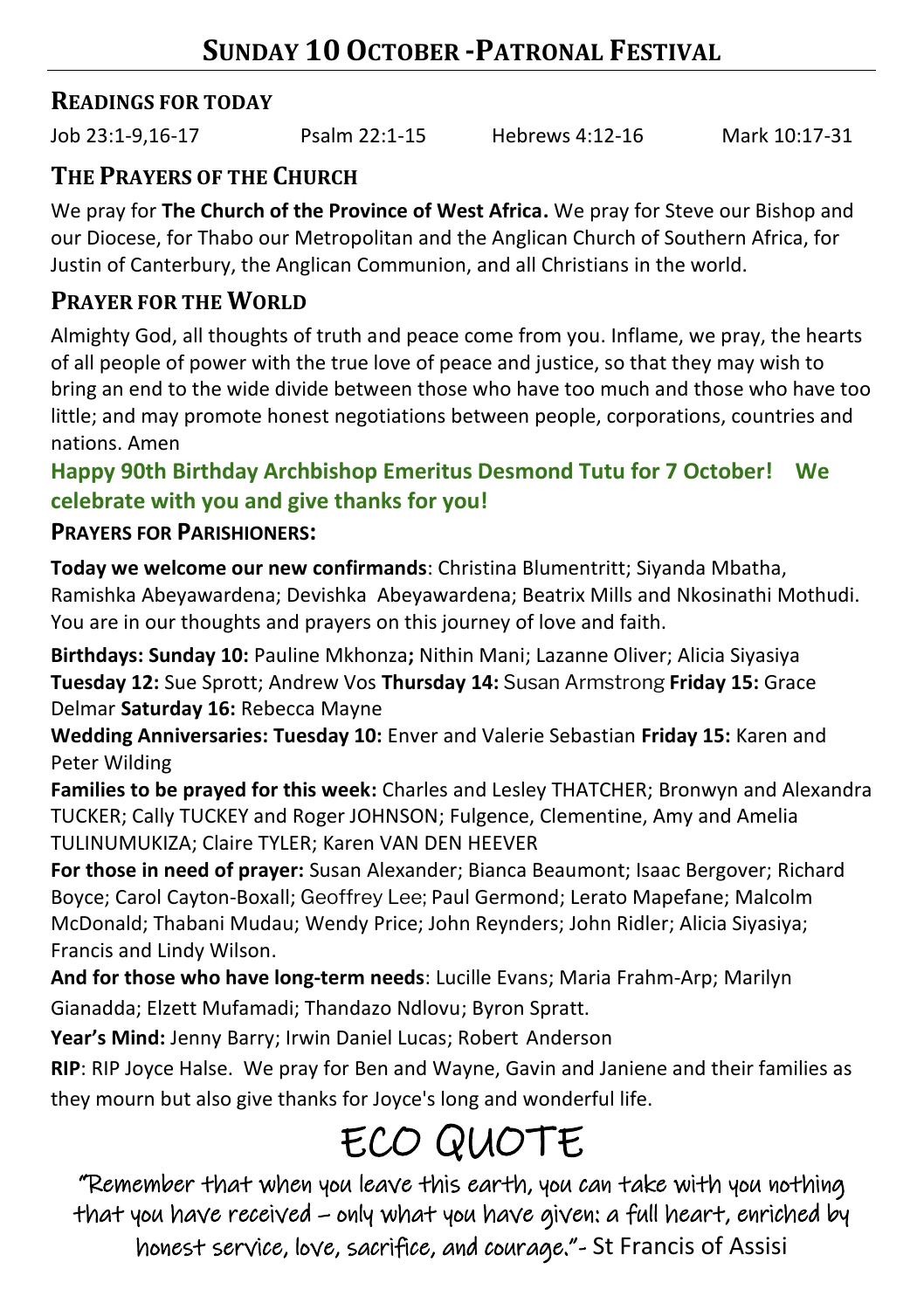| Wednesday | <b>Reflection on YouTube</b>                             |  |  |
|-----------|----------------------------------------------------------|--|--|
| Friday    | 7:00 am Eucharist on Zoom                                |  |  |
|           | https://us02web.zoom.us/j/87859747270                    |  |  |
| Friday    | 4:00 pm & 6:00 pm Youth meet on Zoom.                    |  |  |
| Saturday  | <b>Meditation</b> (Fourth Saturday of the month)         |  |  |
| Sunday    | 8:30 am Church Inclusive - Live on YouTube               |  |  |
|           | https://www.youtube.com/channel/UCt35PbtR_ZhmeLxXjQ3EIBg |  |  |

## **SOME NOTICES**

#### **CELEBRATING ST FRANCIS**

St Francis is one of the best known saints. He really understood the love of God, lived it and shares an example of what it is to really love…not just God and others but the whole of the creation. We are fortunate to take our name from this extraordinary saint and look forward to a month of being inspired by his legacy, his simplicity and focus on holy love, joy and unity.

#### **ANIMAL BLESSING – TODAY AT 10:00 AM**

Our annual animal blessing will take place after the main service at 10:00 am. As usual, it will be held in the garden.

**NARRATIVE PASTORAL TRAINING** starts Sat 16 November, 8.30 to 1. This course is for anyone wanting to know more about themselves and others. We are always more than our stories. For further information please see below or contact Diana.